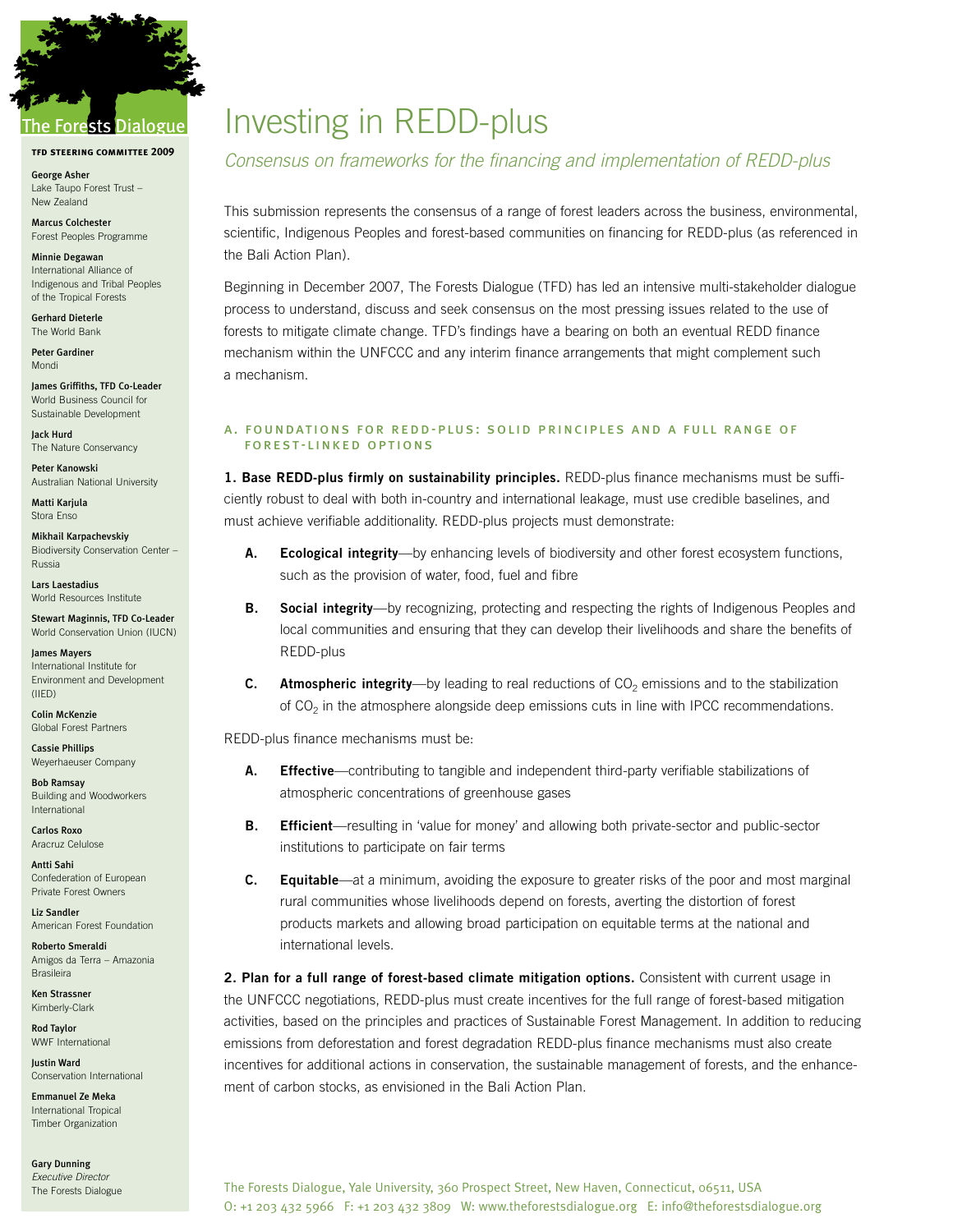**3. Priority for biodiversity under threat.** Early investment must give priority to the conservation of areas under the greatest threat that have the highest levels of biodiversity.

#### b: redd-plus phases

**4. Phased approach with strong performance-based safeguards.** A phased approach will enable REDD-plus to address the drivers of deforestation at a country level according to country-specific circumstances.

- **A. Phase one:** The initial preparation and readiness phase involves the development of a REDD-plus strategy at the national level, including, inter alia, the identification and prioritization of key policy and institutional capacity-building measures for both state and non-state actors. This will pave the way for investments in phase two through the development of systems for monitoring, reporting and verification (MRV) and the identification of required protocols. Public sector, private sector, multilateral and bilateral grants and investment mechanisms such as the Forest Carbon Partnership Facility (FCPF), UN-REDD and the voluntary carbon market can support this phase.
- **B. Phase two:** In an intermediate second phase, enabling policies and measures are put in place to allow the implementation of REDD-plus and, based on performance, encourage scaled-up public-sector and private-sector investments in the following areas:
	- a. Institutional capacity, forest governance and information
	- b. Land tenure reforms, forest management, the restoration of degraded forest landscapes, the strengthening of conservation in protected areas, and community-based fire management
	- c. Activities outside the forest sector necessary to reduce the pressure on forests, such as the promotion of certified sustainable agriculture, sustainable biomass energy supply and agroforestry, and the enhancement of small-scale agricultural productivity.

Financial sources should include voluntary contributions from governments, market-linked and transaction-linked international levies, and the auctioning of allowances. Multilateral concessional financing sources such as the Forest Investment Program (FIP), as well as bilateral funding, private funding and early market payments are also options but must be performance-based.

**C. Phase three:** Market mechanisms such as the carbon market and fund-based mechanisms should, by phase three, deliver performance-based payments based on third-party verifiable emission reductions and carbon stock enhancements. Market policies must be designed with the objectives of creating equitable distribution mechanisms, stabilizing prices, and developing risk-management and credit-management vehicles.

**5. Triggers guiding the transition from one phase to the next.** The eligibility of countries to move from one phase to the next should be based on triggers that are informed by a verification body and help to steer processes rather than block them. Safeguard policies and criteria for entering the compliance market apply to both forest nations and donor nations, and also to companies aspiring to enter into arrangements.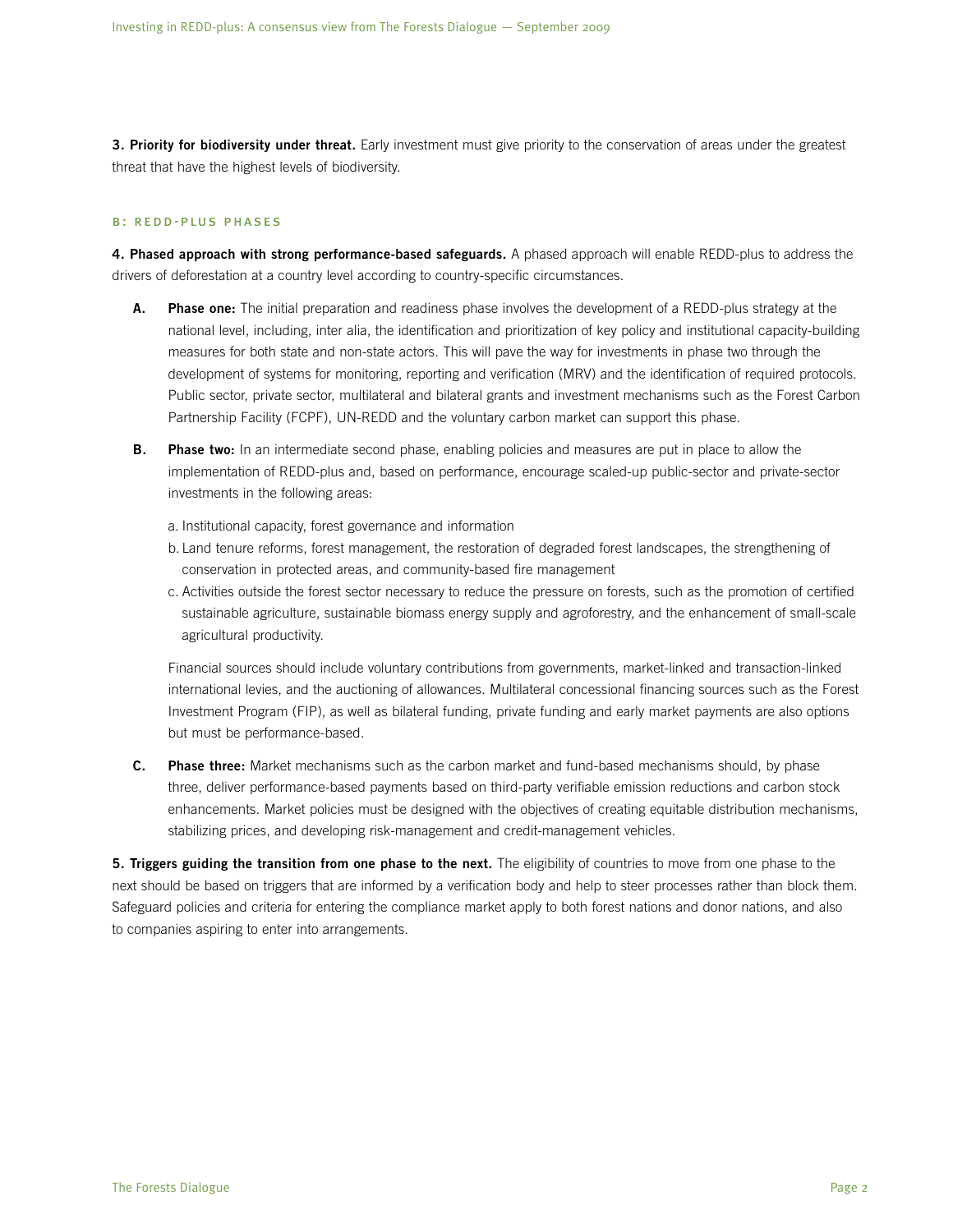**6. Matrix mapping key outcomes, safeguards, finance mechanisms and triggers.** The following matrix highlights the key features of the three phases of the phased approach to REDD-plus:

|                                      | PHASE 1<br><b>Preparation and readiness</b>                                                                                                                                                                                                                                                                 | PHASE 2<br><b>Policies and measures</b>                                                                                                                                                                                                                           | PHASE 3<br>Performance-based payments                                                                                                                                                                                                                                             |
|--------------------------------------|-------------------------------------------------------------------------------------------------------------------------------------------------------------------------------------------------------------------------------------------------------------------------------------------------------------|-------------------------------------------------------------------------------------------------------------------------------------------------------------------------------------------------------------------------------------------------------------------|-----------------------------------------------------------------------------------------------------------------------------------------------------------------------------------------------------------------------------------------------------------------------------------|
| <b>Outcomes</b>                      | · REDD-plus strategy<br>· Issue identification<br>· Preparation of protocols<br>. Capacity building<br>assessment<br>· Institutional development<br>· Demonstration activities<br>. Co-relate national and<br>regional development<br>policies, including land-<br>scape land-use plans and<br>forest plans | · Capacity building<br>· Development of national<br>REDD-plus portfolios<br>· Benefit sharing and equitable<br>distribution<br>· Pilot projects<br>· Inclusion of small-scale projects<br>· Carbon registry                                                       | $\cdot$ CO <sub>2</sub> reduction<br>· Verification<br>· Social and environmental<br>impact assessment                                                                                                                                                                            |
| <b>Safeguards</b>                    | · Transparency<br>· Participation and<br>representation                                                                                                                                                                                                                                                     | · Stakeholder platforms<br>· Social and environmental audits<br>· Governance and legality audits<br>· Free prior and informed consent of<br>Indigenous Peoples<br>$\cdot$ MRV system<br>· Transparency                                                            | · MRV system<br>· Free prior and informed consent<br>of Indigenous Peoples<br>· Social and environmental audit<br>· Financial audit<br>· Financial accounting guidance<br>from the Financial Accounting<br>Standards Board and the<br>International Accounting<br>Standards Board |
| <b>Finance</b><br>mechanisms         | · Multilateral and bilateral<br>grants<br>· Proposed windows within<br>the UNFCCC<br>· Private funding<br>· Public-sector funding                                                                                                                                                                           | A portfolio of finance tools<br>· Underwriting financial, livelihood<br>and political risks<br>· Rules for performance-based<br>payments<br>· Implementation of equitable<br>distribution mechanisms                                                              | · Compliance market<br>· Non-market compliance fund<br>· Underwriting risk<br>· Equitable distribution<br>mechanisms                                                                                                                                                              |
| Triggers/<br>eligibility<br>criteria | · Multi-stakeholder<br>endorsement<br>· Plan for overcoming<br>governance and<br>policy gaps                                                                                                                                                                                                                | · Adequate legal rights and tenure<br>systems<br>· Endorsement of benefit distributions<br>· National capacity to implement<br>and audit<br>· Carbon registry<br>· Free prior and informed consent<br>of Indigenous Peoples<br>· MRV system<br>· Proxy indicators | · Forest carbon-pool<br>buffer and forest carbon<br>project insurance                                                                                                                                                                                                             |

#### c: financial architecture

**7. Financial stability through public and private funding and country commitments.** Stable, reliable and long-term financial flows require strong coordination between public-sector and private-sector donors and investors and robust commitments from both developed and developing countries. Developed countries must be willing to guarantee support and long-term financing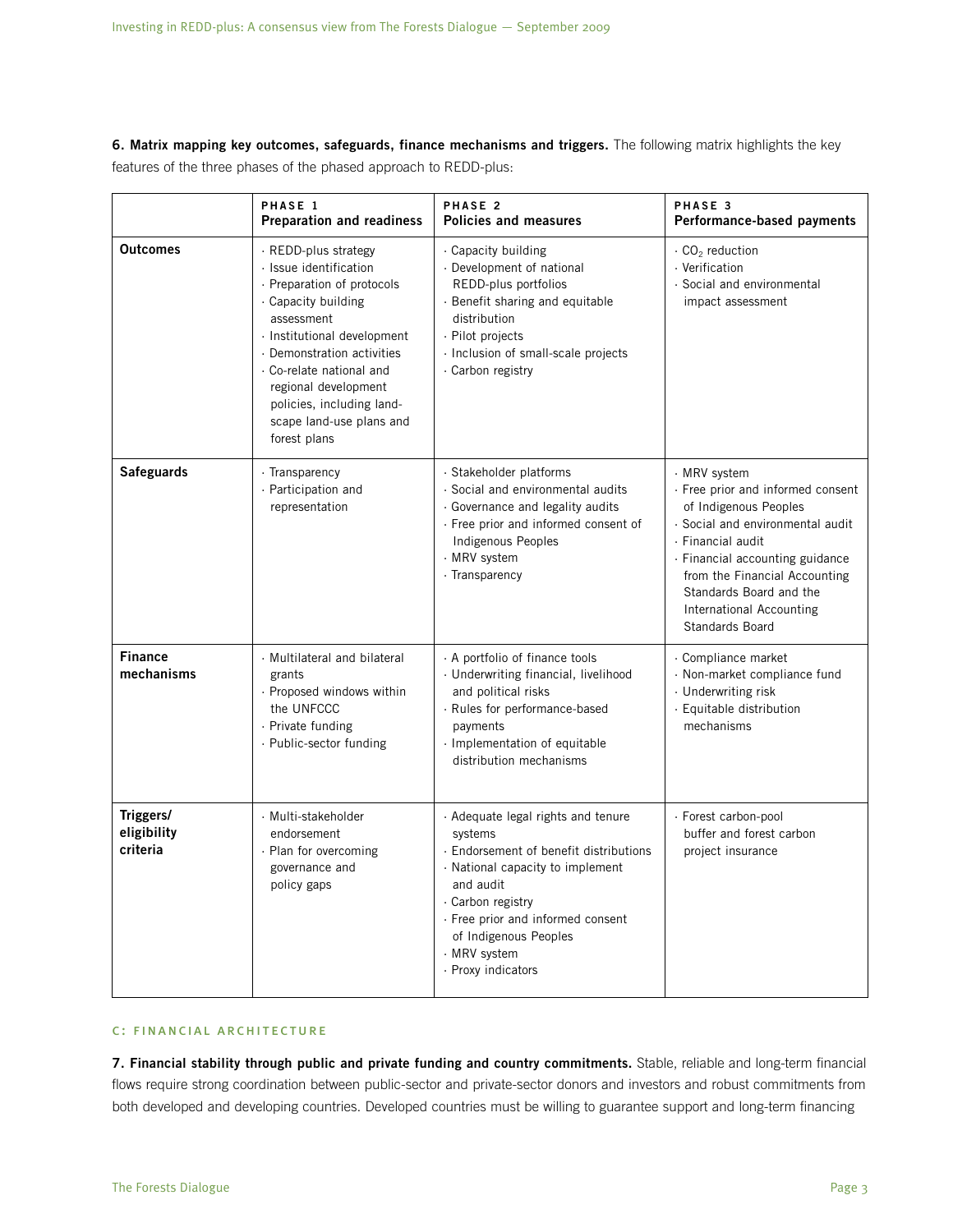arrangements that depart from business-as-usual models for north-south financial transfers. Developing countries need to commit to policy and institutional changes that focus on the transformation of land-use dynamics, forest governance, and the flow of resources to Indigenous Peoples and local communities.

**8. A portfolio of finance mechanisms.** Given the scale of the challenge involved and as part of a well-designed phased approach, there is a need to move beyond the 'markets versus funds' discussion and to accommodate a portfolio that makes optimal and coordinated use of both markets and funds, as well as other sources of finance. A broad coalition of public-sector and private-sector institutions will need to provide the necessary up-front investments for phases one and two according to the capacity of each individual institution; investments will need to include both bilateral and multi-lateral loans and grants.

**9. Additionality of funds.** REDD-plus funding must be additional to regular official development assistance funding.

#### d: monitoring, reporting and verification, and financial assurance

**10. Robust MRV.** In all phases of a phased approach, REDD-plus must assure environmental, social and financial performance through robust MRV at the local, national and global levels.

**11. Performance-based delivery and safeguards.** REDD-plus finance must be predicated on performance-based delivery, including proxy-based performance in phase two, with appropriate safeguards in all phases. Phase-three performance must be underpinned by independent third-party verification of  $CO<sub>2</sub>$  emission reductions according to local circumstances in individual countries. During phase two, proxies of overall deforestation must be linked to key measures such as the implementation of policies and the strengthening, in practice, of the rights of local communities.

**12. Social, environmental and financial assessment in addition to carbon monitoring.** In all phases, performance of REDDplus activities should incorporate social, environmental and financial indicators in addition to the assessment of changes in carbon stocks. Socially, environmentally and financially sound processes, based on adaptive management and learning and with full and effective community participation, will produce secure and tradable carbon assets that are appropriate to the market-oriented system that characterizes phase three.

**13. Social, environmental and financial audits could be either part of or separate from MRV.** Social, environmental and financial audits, whether incorporated into MRV or set up as separate instruments, must:

- A. Be equal in status to other aspects of REDD-plus monitoring
- B. Simultaneously maintain independence and the possibility of ceding social and environmental audits to a third party
- C. Be part of improved coordination between relevant government departments
- D. Be subject to only limited government control
- E. Prevent higher transaction costs due to complex intra-agency coordination
- F. Build on existing methodologies
- G. Encourage engagement with the private sector.

**14. Verification of performance on issues of livelihoods, rights, benefit sharing and consultation.** Social auditing must include:

A. Provisions for men, women and youth in local communities and Indigenous Peoples to engage in REDD-plus design and participate in REDD-plus activities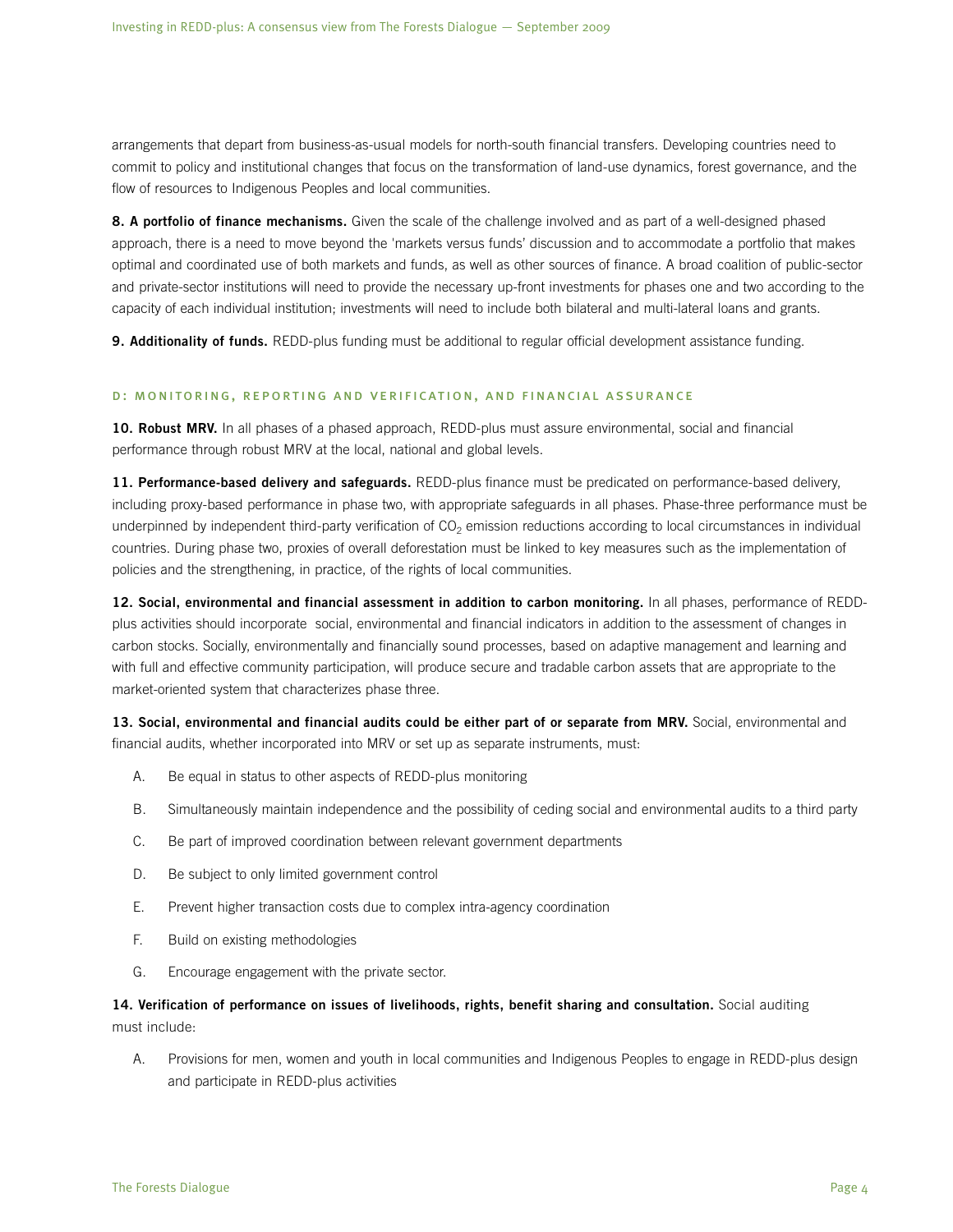- B. Clarity on benefit-sharing arrangements with a view to promoting equity between stakeholders within communities; this does not mean prescribing the benefits but, rather, assuring an adequate distributional mechanism
- C. The monitoring of negative impacts with respect to forest-dependent livelihoods
- D. Respect for free prior and informed consent by Indigenous Peoples and local communities
- E. Independent third-party verification.

**15. Biodiversity and ecosystem services.** Environmental auditing must include:

- A. the delivery of ecosystem and biodiversity co-benefits
- B. Priority for high-biodiversity areas, including early action on forest landscape restoration
- C. Independent third-party verification.

**16. Free prior and informed consent as a rights issue and as a procedure.** The concept of free prior and informed consent is a right for Indigenous Peoples. It is also a consultative process and a requirement that applies to other stakeholders, such as local communities and forest owners.

#### e: institutional arrangements

**17. Building governance through adaptive management, piloting and learning.** The strengthening of governance arrangements and institution building need to incorporate learning through piloting, adaptive management and knowledge transfer, and focus on progress in key areas such as carbon rights, tenure rights and distribution mechanisms.

18. REDD-plus oversight body under the auspices of the Conference of the Parties to the UNFCCC (COP). To ensure viable REDD-plus financing in the long run, a REDD-plus oversight body with technical, financial and administrative responsibilities should be set up under the COP with representation based on United Nations regions. The Nine Major Groups' structure under the ECOSOC framework—as found within the United Nations Forum on Forests and the United Nations Commission on Sustainable Development—can be a model for inclusive stakeholder participation through legitimate representation.

**19. Mandate of the international oversight body and the COP.** The REDD-plus oversight body must be endowed with the authority to evaluate eligibility for countries to move from one phase of REDD-plus to the next. The COP could set the priorities, such as caps on the proportion of  $CO<sub>2</sub>$  emissions that Annex-1 countries may offset. A project-by-project approach could be taken in phase one and phase two, with grants and early action generated by the private sector.

**20. Cross-sector approach for national REDD-plus bodies.** National REDD-plus coordination bodies must work across public and private sectors and have a multi-stakeholder membership.

**21. Building on experience of existing certification, monitoring and verification schemes.** REDD-plus mechanisms have to build on the important experiences gained in the existing voluntary carbon market, particularly with regards to carbon market accounting and credible standards and certifications. At the national level, REDD-plus provisions should make use of existing government regulations and structures and capitalize on existing monitoring and independent third-party verification mechanisms, such as forest certification systems.

**22. Standards for accounting and tax codes based on existing practices.** Tax code and financial accounting standards for carbon transactions and investments in the public and private sectors should be established and be compliant with existing practices and institutions. Where existing practices and institutions are inadequate, new mechanisms need to be created. Another required instrument is the International Transaction Log.